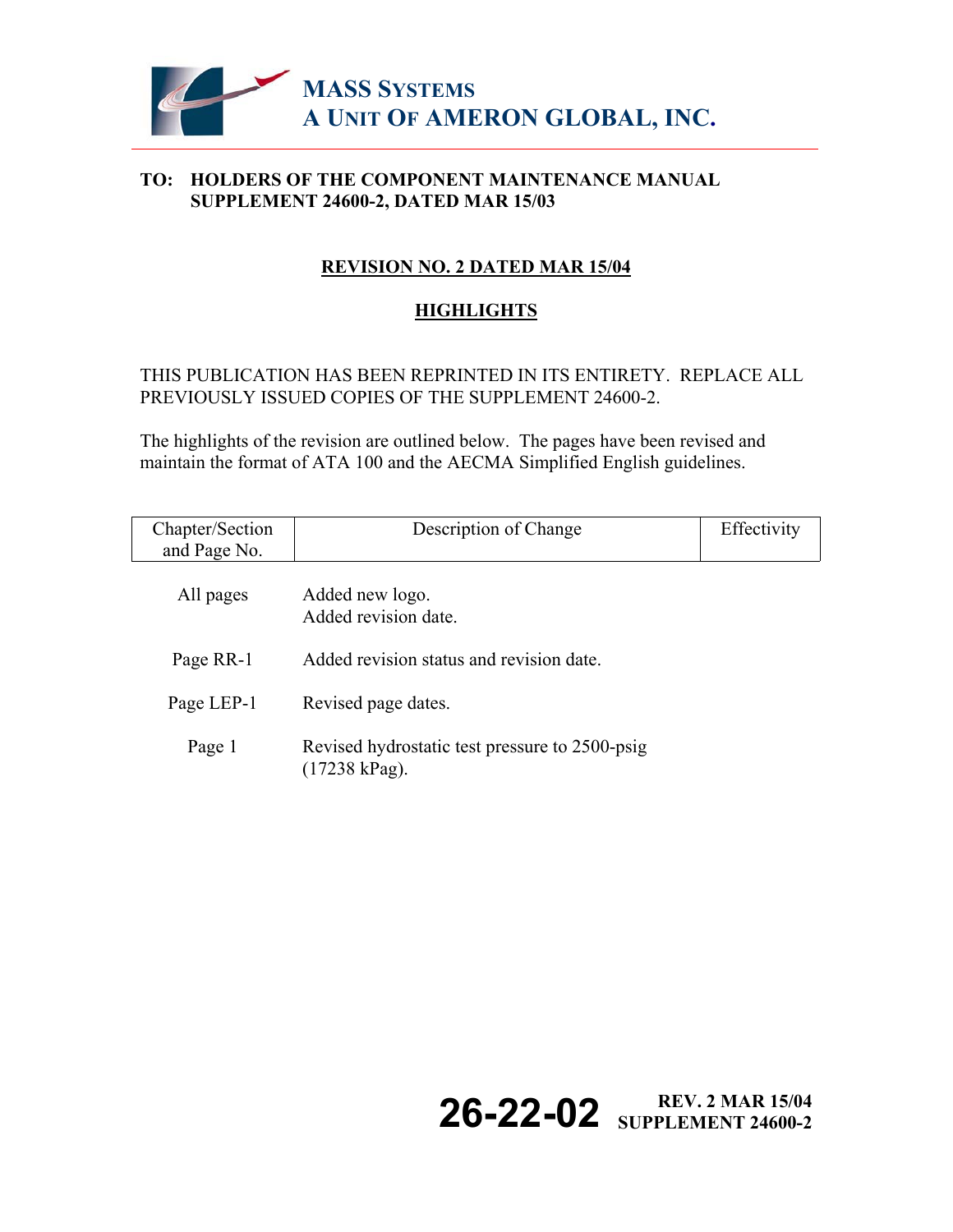

A Unit of AMERON GLOBAL, INC.

#### **FIRE EXTINGUISHER, DUAL OUTLET**

**86-CUBIC INCH (1,41 LITER)** 

**P/N 24600-2** 

**SUPPLEMENT TO** 

### **COMPONENT MAINTENANCE MANUAL 26-22-02**

**TECHNICAL PROPERTIES AND** 

**ILLUSTRATED PARTS LIST** 

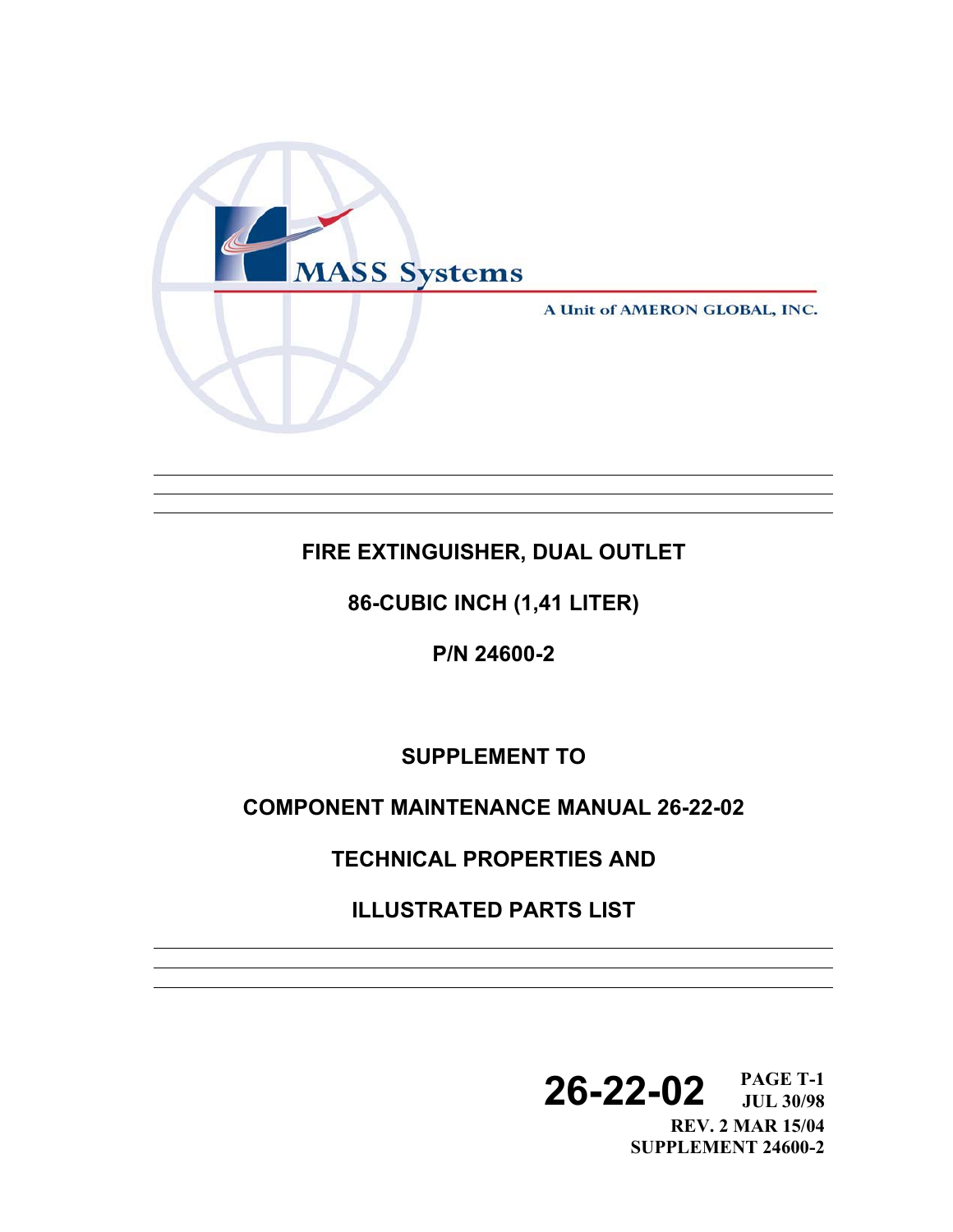

#### **CONFIDENTIALITY NOTICE**

This document contains confidential and proprietary information, which is the property of MASS Systems, A Unit of Ameron Global, Inc. and shall not be copied or reproduced, in whole or in part, or the contents divulged or used for manufacture, without the specific written permission of MASS Systems, A Unit of Ameron Global, Inc. Recipient, by acceptance, use, or retention of this document, acknowledges and agrees to the foregoing and covenants to maintain the contents in confidence.

#### **TECHNICAL DATA EXPORT NOTICE**

This data is exported pursuant to the requirements of the United States Government Export Administration Act of 1969, as amended, and promulgated by the export administration regulations as issued by the U. S. Department of Commerce. The data may not be reproduced and shall not, without the written permission of MASS Systems, A Unit of Ameron Global, Inc., be used for purposes of manufacture, or shall it be disclosed, re-exported, nor transmitted directly or indirectly from the importing country to any person, government, governmental entity or institution of another foreign government. It is understood and agreed that the use of this data shall be limited to the following purposes: (i) use by Support Service Contractors (except for manufacture), (ii) emergency repair or overhaul work, (iii) receiving inspection of hardware, (iv) evaluation of a bid or proposal. By acknowledgement of receipt of data containing this legend, importer agrees to comply thereto.

### **PMA PARTS NOTICE**

MASS Systems, A Unit of Ameron Global, Inc. authorizes the use of FAA-PMA component parts approved for use on the fire extinguisher application.

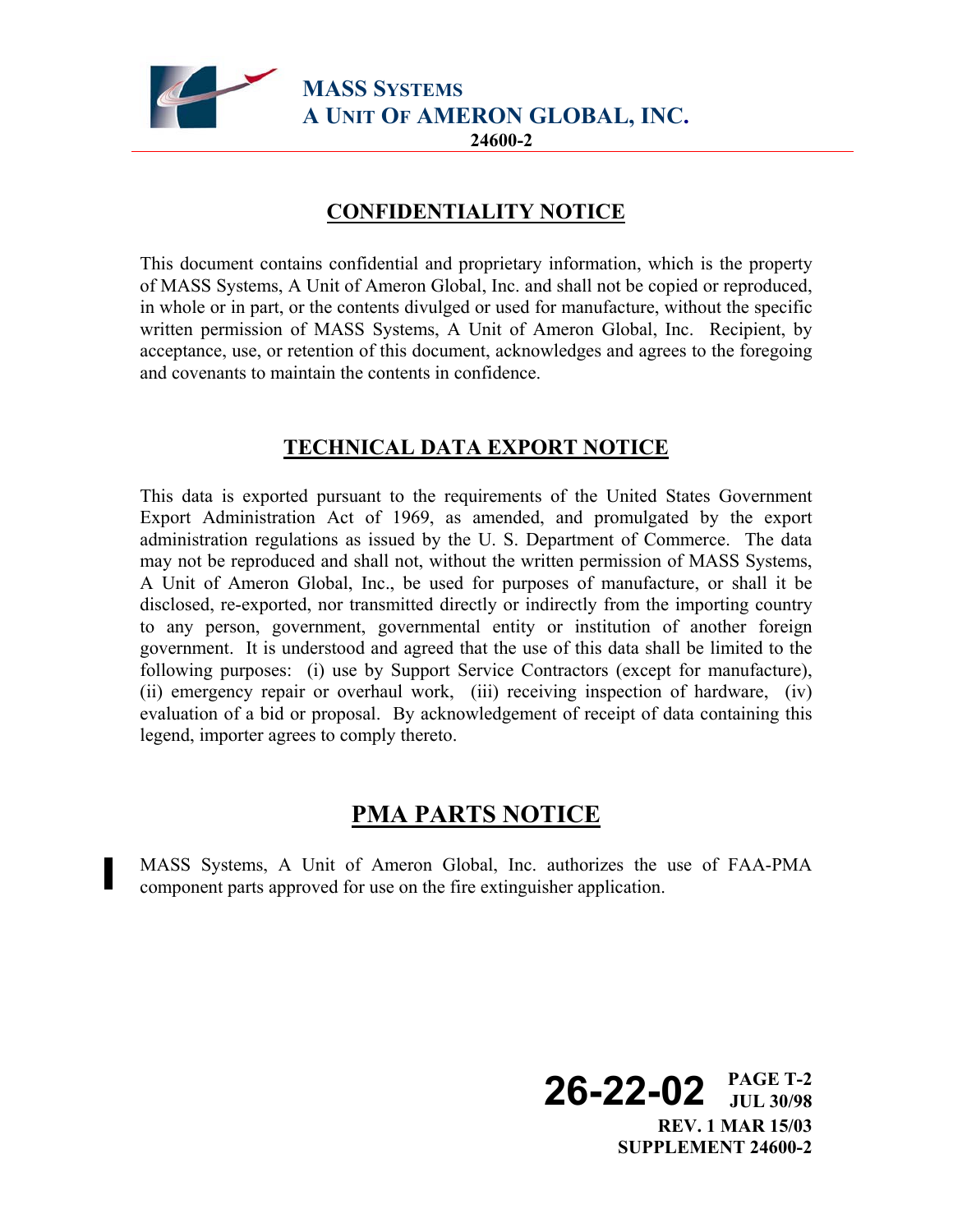

# **RECORD OF REVISIONS**

| REV.           | <b>ISSUE</b> | <b>DATE</b>  | ${\rm BY}$ | REV. |
|----------------|--------------|--------------|------------|------|
| NO.            | <b>DATE</b>  | <b>FILED</b> |            | NO.  |
| $\mathbf{1}$   | May 15/03    | May 15/03    |            |      |
| $\overline{2}$ | Mar 15/04    | Mar 15/04    |            |      |
|                |              |              |            |      |
|                |              |              |            |      |
|                |              |              |            |      |
|                |              |              |            |      |
|                |              |              |            |      |
|                |              |              |            |      |
|                |              |              |            |      |
|                |              |              |            |      |
|                |              |              |            |      |
|                |              |              |            |      |
|                |              |              |            |      |
|                |              |              |            |      |
|                |              |              |            |      |
|                |              |              |            |      |
|                |              |              |            |      |
|                |              |              |            |      |
|                |              |              |            |      |
|                |              |              |            |      |
|                |              |              |            |      |
|                |              |              |            |      |
|                |              |              |            |      |

| REV. | <b>ISSUE</b> | <b>DATE</b>  | BY |
|------|--------------|--------------|----|
| NO.  | <b>DATE</b>  | <b>FILED</b> |    |
|      |              |              |    |
|      |              |              |    |
|      |              |              |    |
|      |              |              |    |
|      |              |              |    |
|      |              |              |    |
|      |              |              |    |
|      |              |              |    |
|      |              |              |    |
|      |              |              |    |
|      |              |              |    |
|      |              |              |    |
|      |              |              |    |
|      |              |              |    |
|      |              |              |    |
|      |              |              |    |
|      |              |              |    |
|      |              |              |    |
|      |              |              |    |
|      |              |              |    |
|      |              |              |    |
|      |              |              |    |
|      |              |              |    |
|      |              |              |    |
|      |              |              |    |
|      |              |              |    |
|      |              |              |    |
|      |              |              |    |
|      |              |              |    |
|      |              |              |    |
|      |              |              |    |

**26-22-02 PAGE RR-1/RR-2 JUL 30/98 REV. 2 MAR 15/04 SUPPLEMENT 24600-2**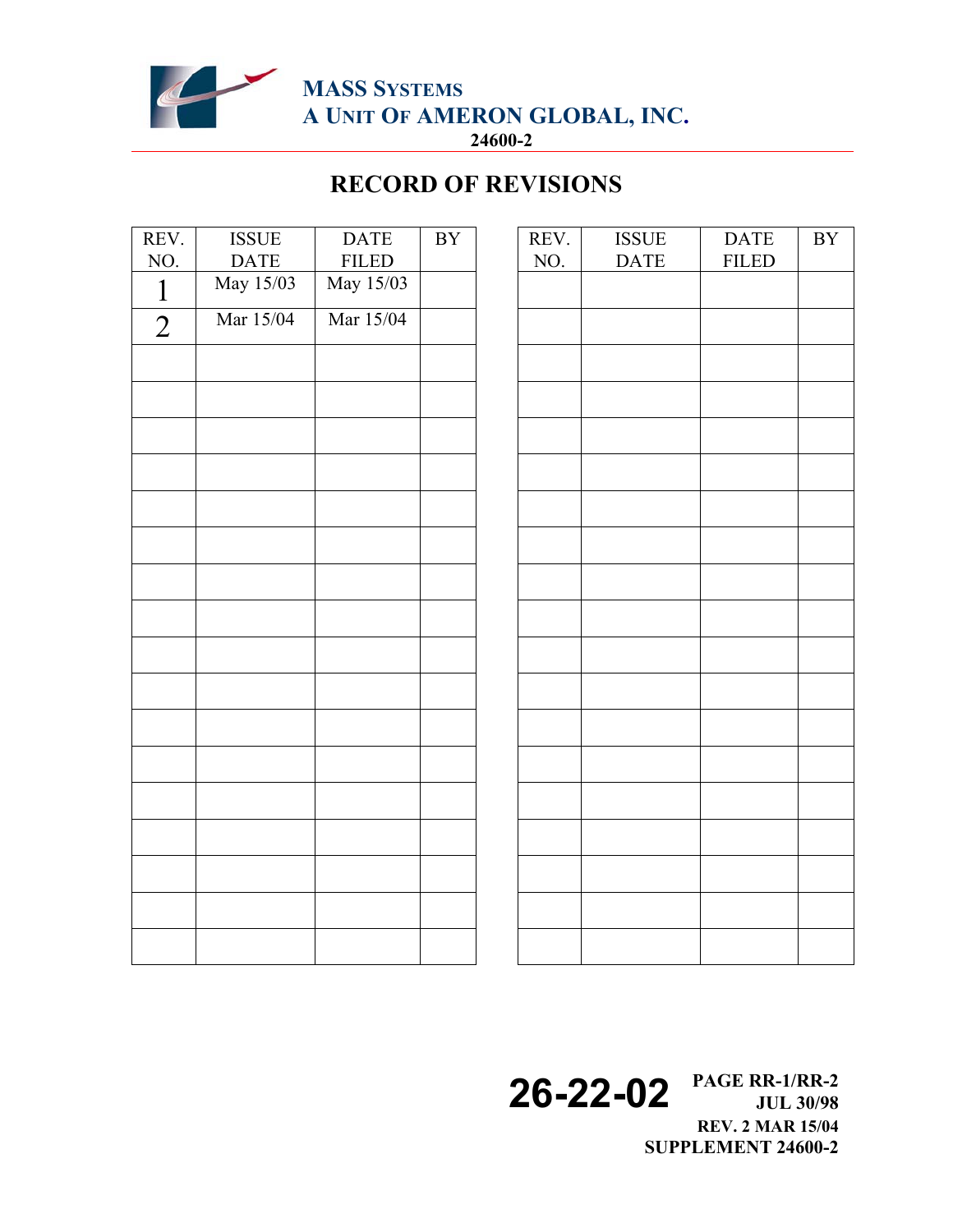

### **RECORD OF TEMPORARY REVISIONS**

| REV. NO. | $\overline{\mathsf{PAGE}}$<br><b>NUMBER</b> | <b>ISSUE</b><br><b>DATE</b> | $\rm BY$ | $\overline{\text{DATE}}$<br><b>REMOVED</b> | $\rm BY$ |
|----------|---------------------------------------------|-----------------------------|----------|--------------------------------------------|----------|
|          |                                             |                             |          |                                            |          |
|          |                                             |                             |          |                                            |          |
|          |                                             |                             |          |                                            |          |
|          |                                             |                             |          |                                            |          |
|          |                                             |                             |          |                                            |          |
|          |                                             |                             |          |                                            |          |
|          |                                             |                             |          |                                            |          |
|          |                                             |                             |          |                                            |          |
|          |                                             |                             |          |                                            |          |
|          |                                             |                             |          |                                            |          |
|          |                                             |                             |          |                                            |          |
|          |                                             |                             |          |                                            |          |
|          |                                             |                             |          |                                            |          |
|          |                                             |                             |          |                                            |          |
|          |                                             |                             |          |                                            |          |
|          |                                             |                             |          |                                            |          |
|          |                                             |                             |          |                                            |          |
|          |                                             |                             |          |                                            |          |
|          |                                             |                             |          |                                            |          |
|          |                                             |                             |          |                                            |          |

**26-22-02 PAGE RTR-1/RTR-2 JUL 30/98 REV. 1 MAR 15/03 SUPPLEMENT 24600-2**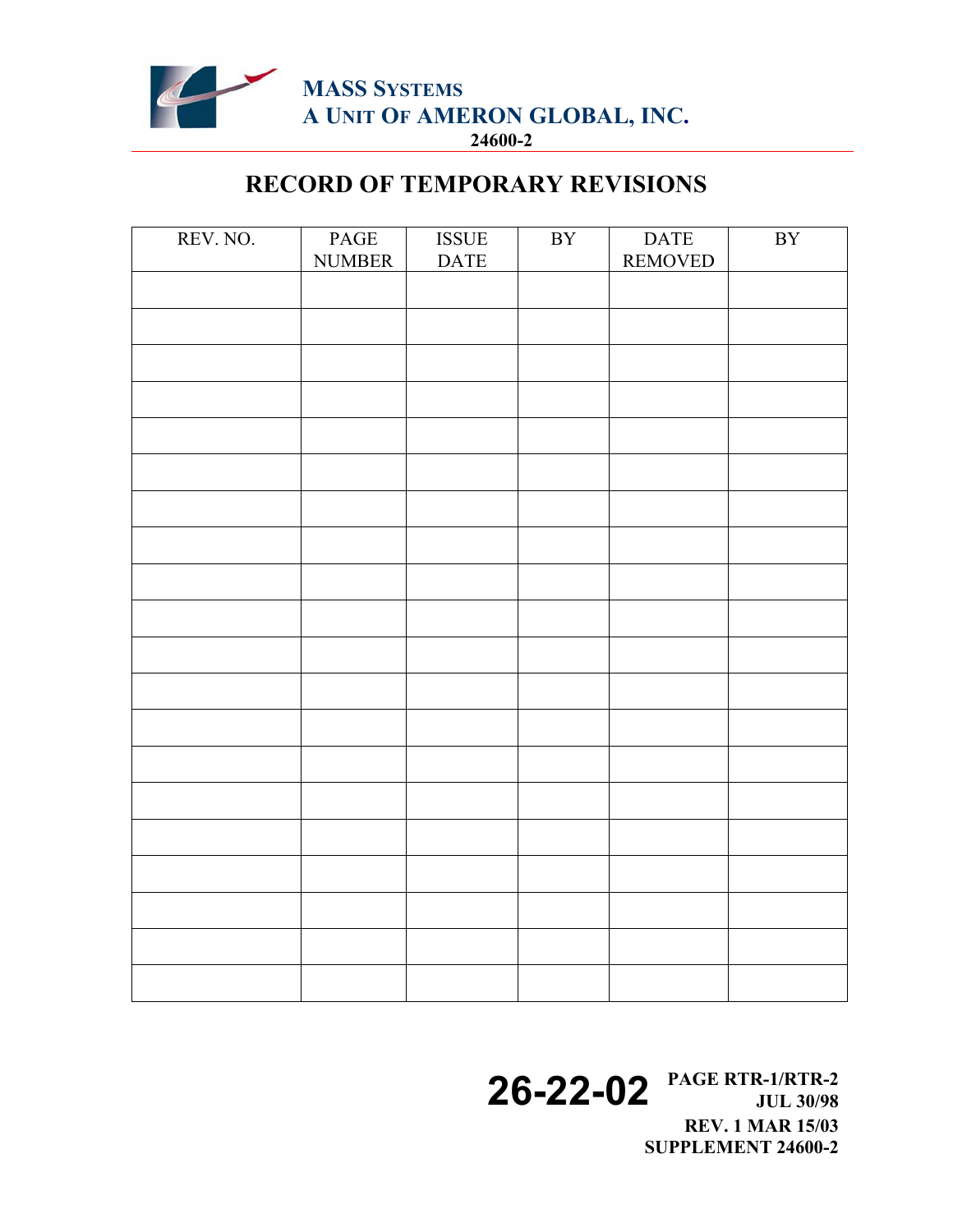

**24600-2**

# **SERVICE BULLETIN LIST**

| SERVICE BULLETIN | <b>ISSUE DATE</b> | DATE FILED | BY |
|------------------|-------------------|------------|----|
|                  |                   |            |    |
|                  |                   |            |    |
|                  |                   |            |    |
|                  |                   |            |    |
|                  |                   |            |    |
|                  |                   |            |    |
|                  |                   |            |    |
|                  |                   |            |    |
|                  |                   |            |    |
|                  |                   |            |    |
|                  |                   |            |    |
|                  |                   |            |    |
|                  |                   |            |    |
|                  |                   |            |    |
|                  |                   |            |    |
|                  |                   |            |    |
|                  |                   |            |    |
|                  |                   |            |    |
|                  |                   |            |    |
|                  |                   |            |    |
|                  |                   |            |    |
|                  |                   |            |    |
|                  |                   |            |    |

**26-22-02 PAGE SBL-1/SBL-2 JUL 30/98 REV. 1 MAR 15/03 SUPPLEMENT 24600-2**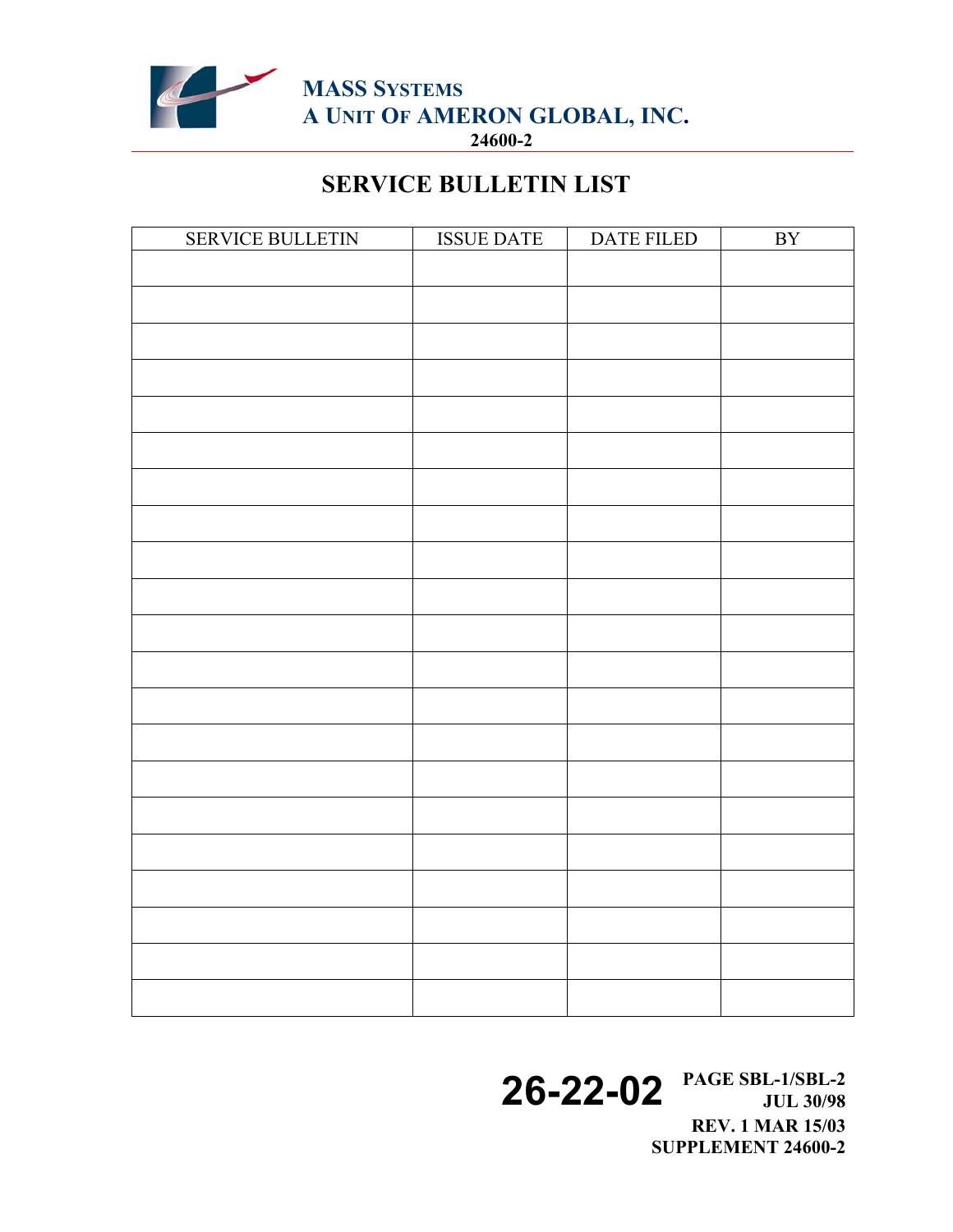

**MASS SYSTEMS A UNIT OF AMERON GLOBAL, INC.**

**24600-2**

# **LIST OF EFFECTIVE PAGES**

| <b>Subject</b>                                              | Page                         | Date                                                              |
|-------------------------------------------------------------|------------------------------|-------------------------------------------------------------------|
| <b>Title Page</b><br><b>Notices</b>                         | $T-1$<br>$T-2$               | <b>Mar 15/04</b><br><b>Mar 15/03</b>                              |
| <b>Record of Revisions</b>                                  | $RR-1$<br>$RR-2$             | <b>Mar 15/04</b><br><b>Blank</b>                                  |
| <b>Record of Temporary</b><br><b>Revisions</b>              | RTR-1<br>$RTR-2$             | <b>May 15/01</b><br><b>Blank</b>                                  |
| <b>Service Bulletin List</b>                                | SBL-1<br>$SBL-2$             | <b>May 15/01</b><br><b>Blank</b>                                  |
| <b>List of Effective Pages</b>                              | $LEP-1$<br>$LEP-2$           | <b>Mar 15/04</b><br><b>Blank</b>                                  |
| <b>Technical Properties</b>                                 | 1<br>$\mathbf{2}$            | <b>Mar 15/04</b><br>Mar 15/03                                     |
| <b>Assembly</b>                                             | 701<br>702                   | <b>May 15/01</b><br><b>Blank</b>                                  |
| <b>Special Tools,</b><br><b>Fixtures</b> , and<br>Equipment | 901<br>902                   | <b>May 15/01</b><br><b>Blank</b>                                  |
| <b>Illustrated Parts List</b>                               | 1001<br>1002<br>1003<br>1004 | <b>May 15/01</b><br>Mar 15/03<br><b>Mar 15/03</b><br><b>Blank</b> |

**26-22-02 PAGE LEP-1/LEP-2 JUL 30/98**

**REV. 2 MAR 15/04 SUPPLEMENT 24600-2**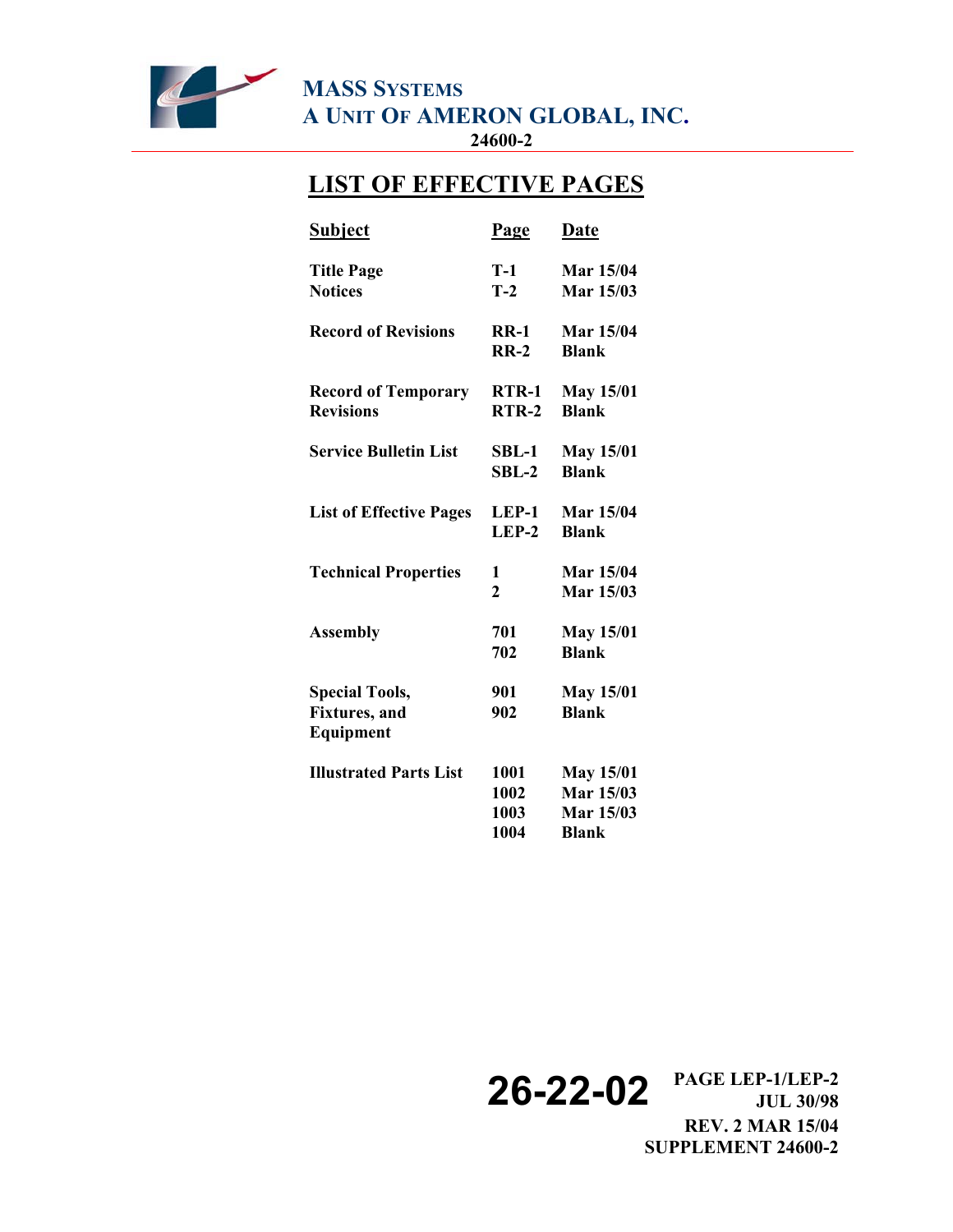

 $\blacksquare$ 

 $\blacksquare$ 

**MASS SYSTEMS A UNIT OF AMERON GLOBAL, INC.**

**24600-2**

## **TECHNICAL PROPERTIES**

**Table 1** 

| <b>PROPERTY</b>                              | <b>SPECIFICATION</b>                                      |
|----------------------------------------------|-----------------------------------------------------------|
| Description                                  |                                                           |
| Part Number                                  | 24600-2                                                   |
| Nomenclature                                 | Fire Extinguisher, Single Outlet                          |
| Complies With                                | MIL-C-22284 and DOT-E-10440-1250                          |
| <b>Functional Properties</b>                 |                                                           |
| <b>Internal Volume</b>                       | 86-cubic inches (1,41 liter)                              |
| <b>Extinguishing Agent</b>                   | Bromotrifluoromethane (CBrF <sub>3</sub> )                |
| Pressuring Gas                               | Nitrogen $(N_2)$                                          |
| Pressure Data At 70°F (21°C)                 |                                                           |
| <b>Charge Pressure</b>                       | 600- to 625-psig (4137 to 4309 kPag)                      |
| Hydrostatic Test Pressure *                  | 2500-psig (17238 kPag)                                    |
| <b>Burst Pressure</b>                        | 3000-psig (20685 kPag) minimum                            |
|                                              |                                                           |
| <b>Ambient Temperature Range</b>             | -65°F to +165°F (-54°C to +74°C)                          |
| Thermal Safety Relief Temperature Range      | 255°F to 259°F (124°C to 126°C)                           |
|                                              |                                                           |
| Weight Data                                  |                                                           |
| Empty Fire Extinguisher **                   | 2.70-pounds $(1,22 \text{ kg})$ maximum                   |
| Extinguishing Agent (full charge)            | 2.50- to 2.60-pounds $(1,13 \text{ to } 1,18 \text{ kg})$ |
| Nitrogen Charge                              | 0.10-pound $(0.05 \text{ kg})$                            |
| Charged Fire Extinguisher **                 | 5.40-pounds (2,45 kg) maximum                             |
| Weight Check Interval                        | Once a year is recommended                                |
| Allowable weight deviation - actual weight   | Minus $0.10$ -pound $(0.05 \text{ kg})$                   |
| versus weight marked on identification plate |                                                           |
|                                              |                                                           |

The fire extinguisher hydrostatic test interval is every 5-years. If 5-years have not elapsed, hydrostatic test can be waived.

\*\* Weight check includes the cartridge (Items 5) and the outlet valve (Item 10).

**26-22-02 PAGE 1 JUL 30/98 REV. 2 MAR 15/04 SUPPLEMENT 24600-2**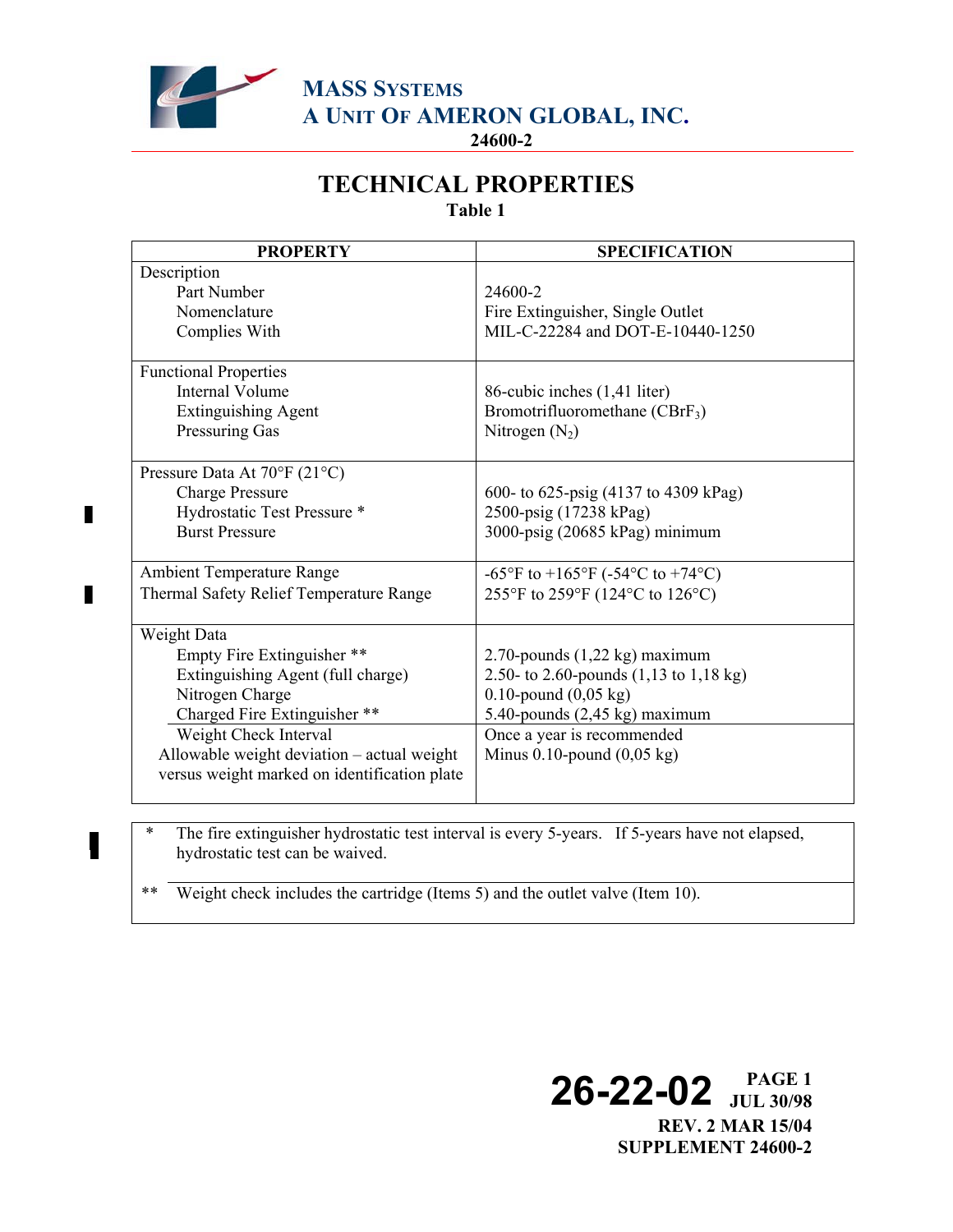

 $\blacksquare$ 

# **MASS SYSTEMS A UNIT OF AMERON GLOBAL, INC.**

**24600-2**

| <b>PROPERTY</b>                            | <b>SPECIFICATION</b>                                                    |
|--------------------------------------------|-------------------------------------------------------------------------|
| Cartridge Data                             |                                                                         |
| Voltage                                    | 16- to 30-VDC                                                           |
| Current Rating - All Fire                  | 3.5-amperes minimum                                                     |
| No Fire                                    | 1.0-ampere, 1.0-Watt for five-minutes maximum                           |
| <b>Test Current</b>                        | 0.02-ampere maximum continuous                                          |
| <b>Bridgewire Resistance</b>               | 0.9- to 1.1-Ohm                                                         |
| <b>Actuation and Ground Terminal Size</b>  | 8-32 UNF                                                                |
| Maximum Life - Service and Storage         | 10-years                                                                |
| Classification                             | 1.4s, UN0323                                                            |
| Torque                                     | 90 to 100 inch-pounds (10,2 to 11,3 N·m)                                |
| Lockwire Size                              | $0.020$ -inch $(0.51$ mm)                                               |
| Pressure Switch Data                       |                                                                         |
| <b>Voltage Rating</b>                      | 30-VDC                                                                  |
| <b>Current Rating</b>                      | 0.5-ampere                                                              |
| <b>Actuates Open - Decreasing Pressure</b> | 250- to 50-psig (1724 to 345 kPag)                                      |
| <b>Electrical Connection</b>               | 2 pigtails, 12-inches (304,8 mm) long                                   |
| Pigtail Wire Code                          | $Black = Common / White = N.O.$                                         |
| Torque                                     | 150 to 170 inch-pounds (16,9 to 19,2 N·m)                               |
| Pressure Gauge Data                        |                                                                         |
| Pressure Range                             | 0- to 1500-psig, 100-psi increments                                     |
|                                            | $(0 to 10342 kPag, 689, 5 kPag$ increments                              |
| Accuracy at 600 psig                       | $\pm$ 20-psig ( $\pm$ 137,9 kPag)                                       |
| Accuracy Remainder of Scale                | $\pm$ 45-psig ( $\pm$ 310,3 kPag)                                       |
|                                            |                                                                         |
| <b>Outlet Disc Data</b>                    |                                                                         |
| ID Length                                  | 0.255- to 0.265-inch $(6,48 \text{ to } 6,73 \text{ mm})$               |
| Flange Thickness                           | 0.095- to 0.105-inch $(2,41$ to 2,67 mm)                                |
| Filler with Safety Relief Data             |                                                                         |
| Color Code                                 | Blue                                                                    |
| <b>Thread Size</b>                         | MS33656-4                                                               |
| Torque                                     | 110 to 130 inch-pounds $(12,4 \text{ to } 14,7 \text{ N}\cdot\text{m})$ |
| Lockwire Size                              | $0.032$ -inch $(0, 81$ mm)                                              |
| <b>Outlet Valve Data</b>                   |                                                                         |
| <b>Thread Size</b>                         | MS33656G12                                                              |
| Torque                                     | 25 to 30 foot-pounds (33,9 to 40,7 N·m)                                 |
| Lockwire Size                              | $0.020$ -inch $(0.51$ mm)                                               |

**26-22-02 JUL 30/98 PAGE 2 REV. 1 MAR 15/03 SUPPLEMENT 24600-2**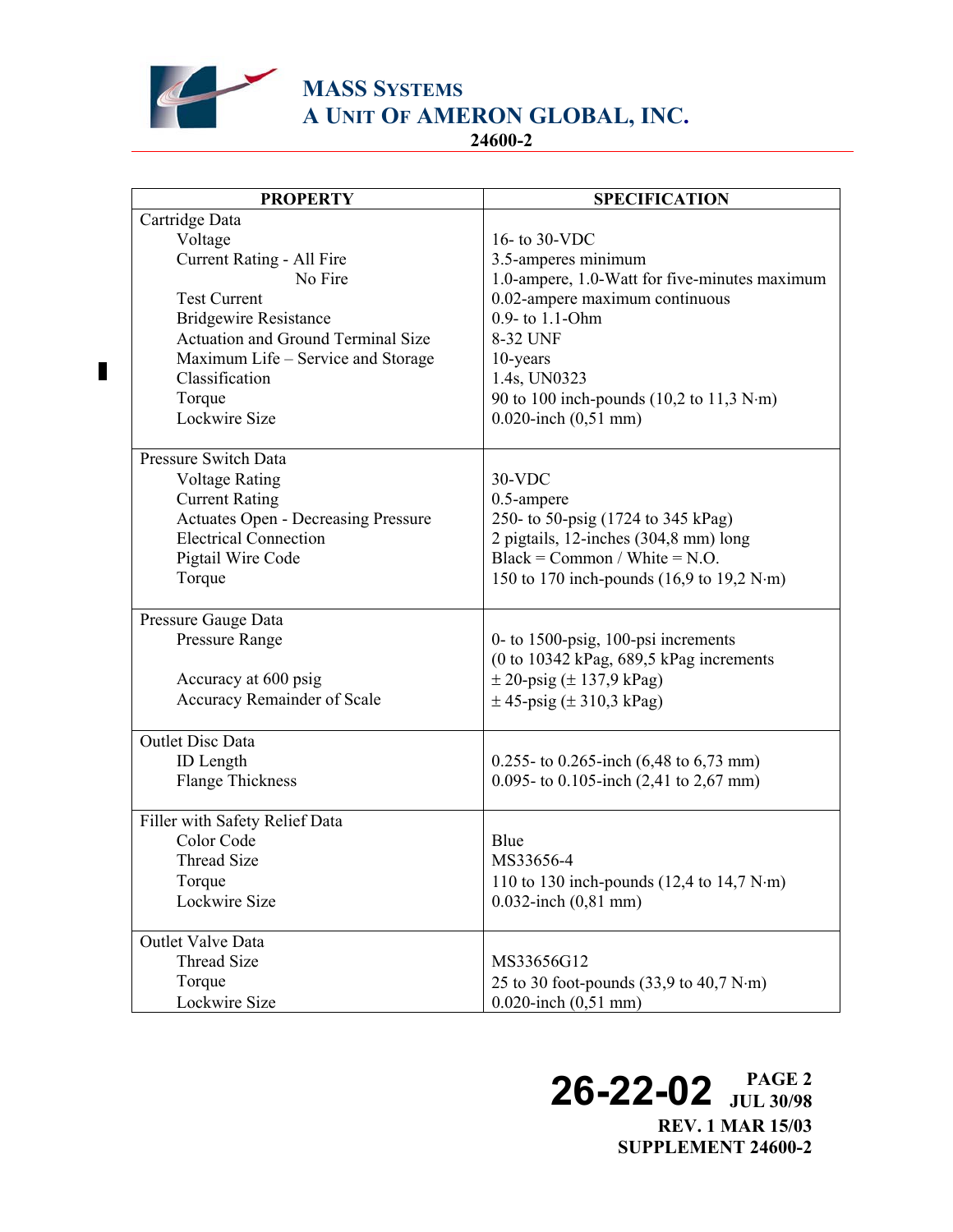

**24600-2**

## **SPECIAL TOOLS, FIXTURES, AND EQUIPMENT**

Special tools, fixtures, and test equipment required for maintenance of the fire extinguishers are listed in Table 901. Equivalent items may be substituted.

| <b>NOMENCLATURE</b>                      | <b>PART OR</b><br><b>SPECIFICATION</b><br><b>NUMBER</b> | <b>SOURCE (CAGE)</b>                                   |
|------------------------------------------|---------------------------------------------------------|--------------------------------------------------------|
| Cap, Hydrostatic Test,<br>Discharge Boss | 91021-1                                                 | MASS Systems, A Unit of Ameron<br>Global, Inc. (0FRR4) |
| Cradle                                   | 91033-86                                                | MASS Systems, A Unit of Ameron<br>Global, Inc. (0FRR4) |
| <b>Outlet Safety Cap</b>                 | 27319-1                                                 | MASS Systems, A Unit of Ameron<br>Global, Inc. (0FRR4) |
| Resurfacing Tool, Discharge Boss         | 91044-1                                                 | MASS Systems, A Unit of Ameron<br>Global, Inc. (0FRR4) |
| Safety Chamber, Cartridge                | 91035-2                                                 | MASS Systems, A Unit of Ameron<br>Global, Inc. (0FRR4) |
| <b>Welding Fixture</b>                   | 91100-1                                                 | MASS Systems, A Unit of Ameron<br>Global, Inc. (0FRR4) |

#### **Special Tools, Fixtures, and Equipment Table 901**

**26-22-02 PAGE 901/902 JUL 30/98 REV. 1 MAR 15/03 SUPPLEMENT 24600-2**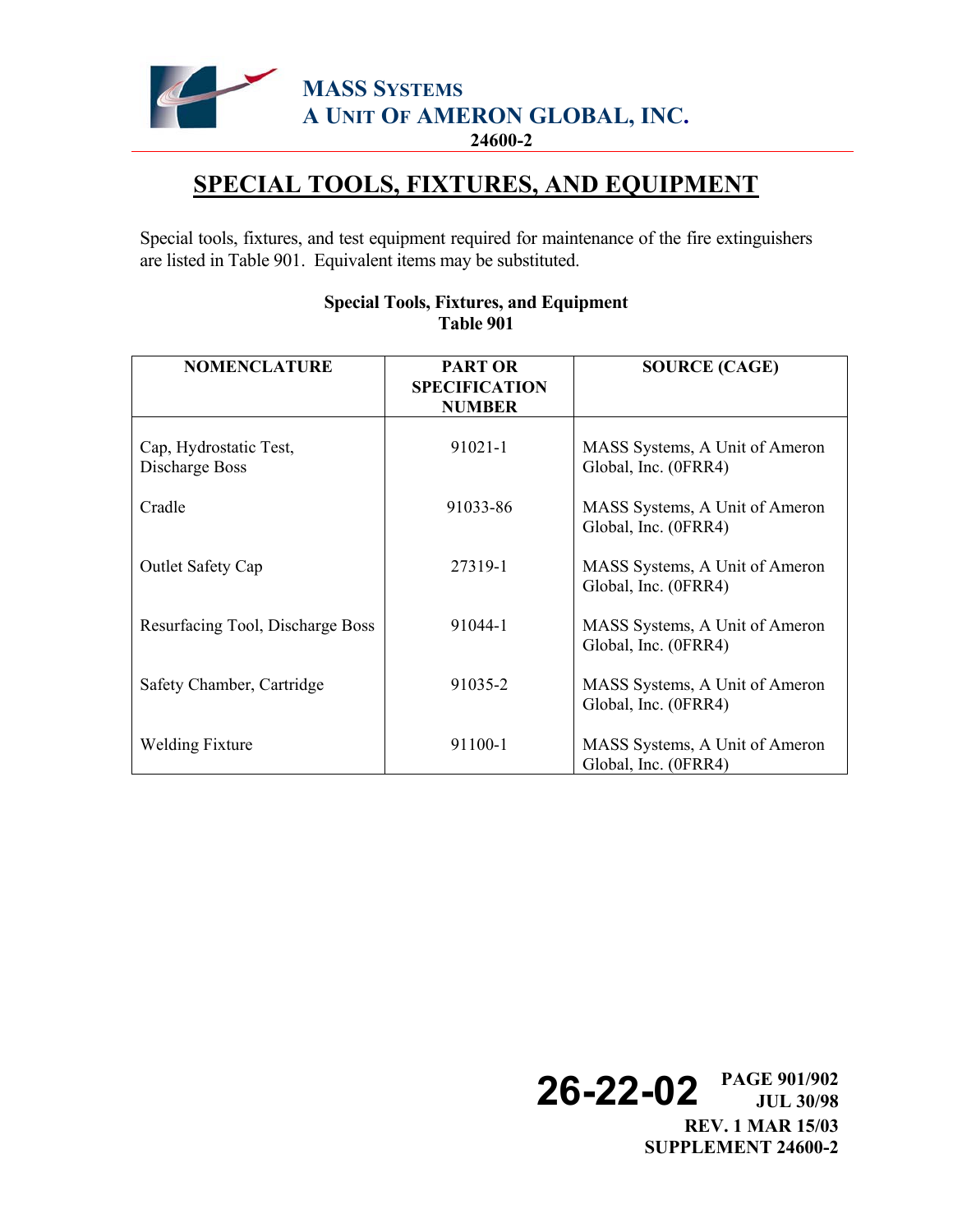

# **THIS PAGE INTENTIONALLY LEFT BLANK**

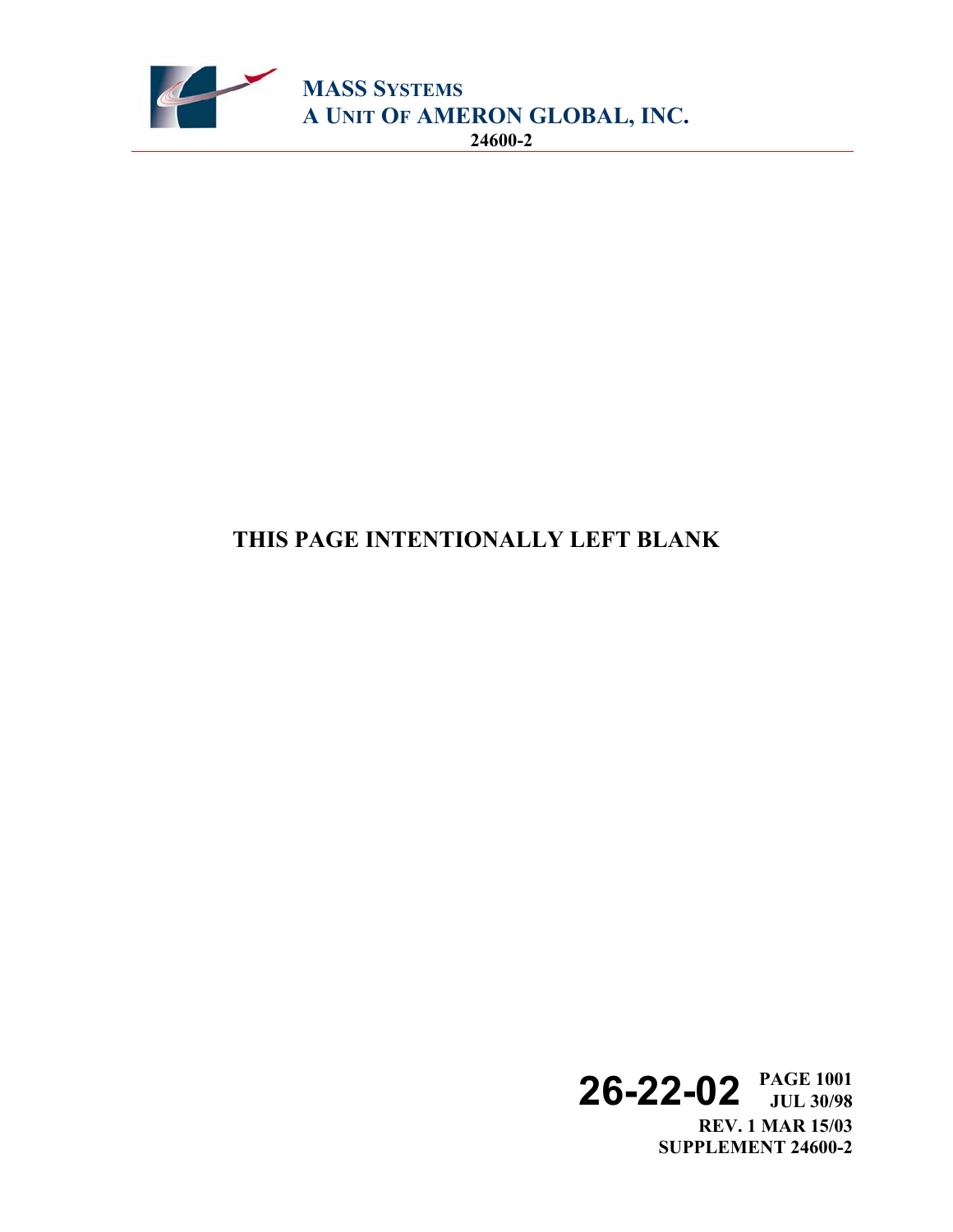

**ILLUSTRATED PARTS LIST**



**IPL FIGURE 1. FIRE EXTINGUISHER EXPLODED VIEW**

**26-22-02 PAGE 1002 JUL 30/98 REV. 1 MAR 15/03 SUPPLEMENT 24600-2**